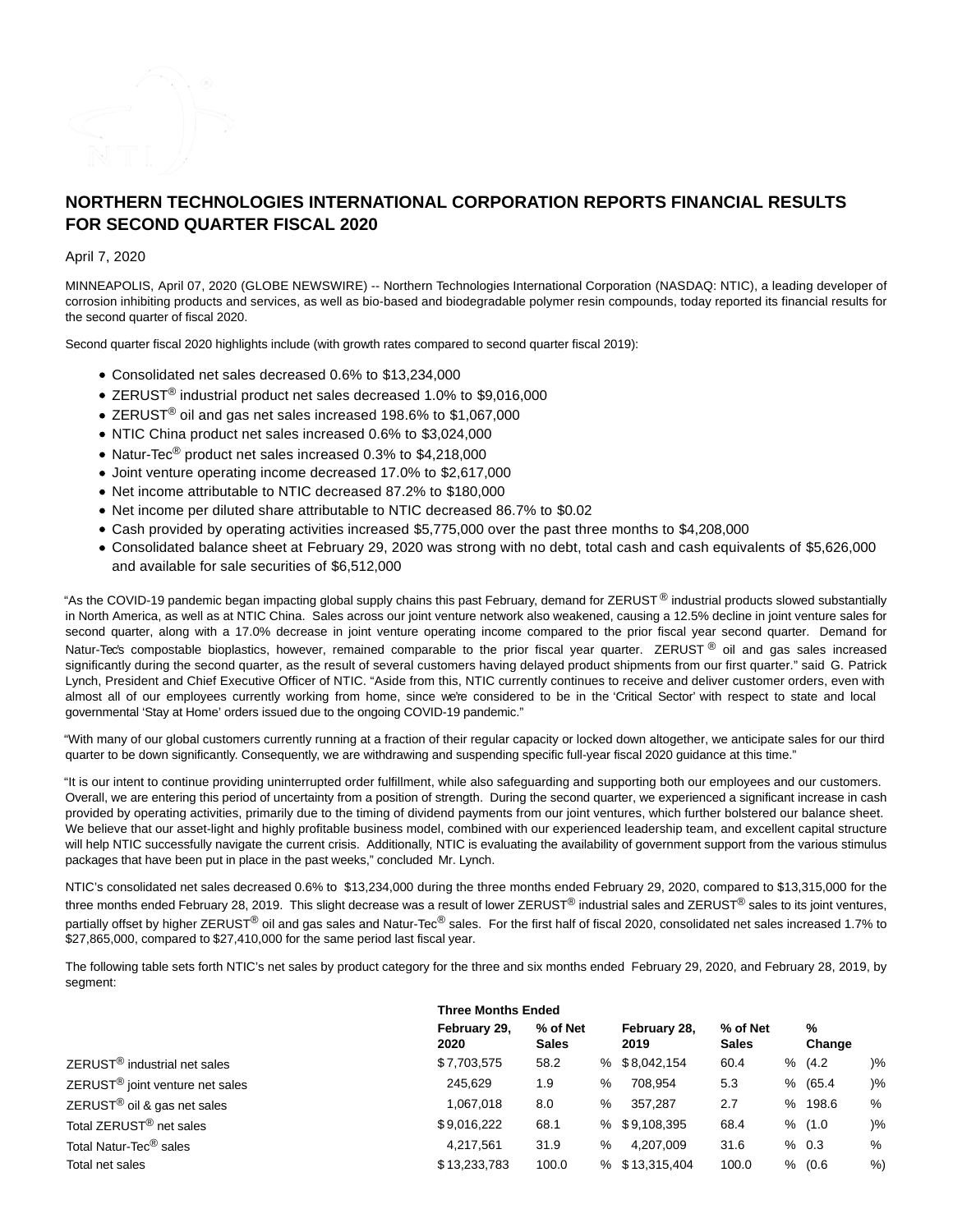|                                             | <b>SIX MONTAL ENGEG</b> |                          |      |                      |                          |  |             |               |
|---------------------------------------------|-------------------------|--------------------------|------|----------------------|--------------------------|--|-------------|---------------|
|                                             | February 29,<br>2020    | % of Net<br><b>Sales</b> |      | February 28,<br>2019 | % of Net<br><b>Sales</b> |  | %<br>Change |               |
| ZERUST <sup>®</sup> industrial net sales    | \$16,546,627            | 59.4                     |      | % \$16,637,968       | 60.7                     |  | % (0.6)     | $\frac{9}{6}$ |
| ZERUST <sup>®</sup> joint venture net sales | 831.245                 | 3.0                      | ℅    | 1,192,141            | 4.4                      |  | % (30.3)    | $\frac{9}{6}$ |
| ZERUST <sup>®</sup> oil & gas net sales     | 1,587,862               | 5.7                      | ℅    | 1.343.460            | 4.9                      |  | %18.2       | %             |
| Total ZERUST <sup>®</sup> net sales         | \$18,965,734            | 68.1                     |      | % \$19,173,569       | 70.0                     |  | % (1.1)     | $\frac{9}{6}$ |
| Total Natur-Tec <sup>®</sup> sales          | 8.899.449               | 31.9                     | $\%$ | 8.235.887            | 30.0                     |  | % 8.1       | %             |
| Total net sales                             | \$27,865,183            | 100.0                    |      | % \$27.409.546       | 100.0                    |  | % 1.7       | %             |

**Six Months Ended**

NTIC's joint venture operating income was \$2,617,000 during the three months ended February 29, 2020, compared to joint venture operating income of \$3,152,000 during the three months ended February 28, 2019. This \$535,000 decrease was attributable to a decline in total net sales of the joint ventures as fees for services provided to joint ventures are primarily a function of the net sales of NTIC's joint ventures, which were \$24,289,000 during the three months ended February 29, 2020, compared to \$27,750,000 for the three months ended February 28, 2019. Year-to-date, NTIC's joint venture operating income was \$5,269,000, compared to joint venture operating income of \$6,585,000 during the six months ended February 28, 2019. Net sales of NTIC's joint ventures were \$49,750,000 during the six months ended February 29, 2020, compared to \$58,230,000 for the six months ended February 28, 2019.

Operating expenses, as a percent of net sales, for the second quarter of fiscal 2020 were 48.8%, compared to 40.5% for the same period last fiscal year. This increase was primarily a result of higher general and administrative expenses. Year-to-date, operating expenses, as a percent of net sales, were 44.4%, compared to 42.2% for the same period last fiscal year.

Net income attributable to NTIC for the second quarter of fiscal 2020 decreased to \$180,000, or \$0.02 per diluted share, from \$1,402,000, or \$0.15 per diluted share, for the same period last fiscal year. Net income attributable to NTIC for the first half of fiscal 2020 decreased to \$1,392,000, or \$0.15 per diluted share, from \$2,898,000, or \$0.31 per diluted share, for the same period last fiscal year.

NTIC's consolidated balance sheet remains strong, with no debt, and working capital of \$29,431,000 at February 29, 2020, including \$5,626,000 in cash and cash equivalents and \$6,512,000 in available for sale securities, compared to \$25,461,000 at August 31, 2019, including \$5,857,000 in cash and cash equivalents and \$3,565,000 in available for sale securities.

At February 29, 2020, the company had \$21,297,000 of investments in joint ventures, of which over \$10,400,000, or 48.7%, was cash, with the remaining balance mostly made up of other working capital.

### **Outlook**

As a result of the evolving COVID-19 pandemic, NTIC does not have the ability to predict the level of impact on its business and financial results for the remainder of the fiscal year ending August 31, 2020 and therefore is withdrawing and suspending its full fiscal year sales, net income, and earnings per share guidance.

### **Conference Call and Webcast**

NTIC will host a conference call today at 8:00 a.m. Central Time to review its results of operations for the second quarter of fiscal 2020 and its outlook, followed by a question and answer session. The conference call will be available to interested parties through a live audio webcast available through NTIC's website at [www.ntic.com o](http://www.ntic.com/)r [https://ntic.gcs-web.com/events-presentations w](https://ntic.gcs-web.com/events-presentations)here the webcast will be archived and accessible for at least 12 months. The dial-in number for the conference call is (877) 670-9776 and the confirmation code is 8668829.

#### **About Northern Technologies International Corporation**

Northern Technologies International Corporation develops and markets proprietary environmentally beneficial products and services in over 60 countries either directly or via a network of subsidiaries, joint ventures, independent distributors and agents. NTIC's primary business is corrosion prevention marketed primarily under the ZERUST<sup>®</sup> brand. NTIC has been selling its proprietary ZERUST<sup>®</sup> rust and corrosion inhibiting products and services to the automotive, electronics, electrical, mechanical, military and retail consumer markets for over 40 years and in recent years has targeted and expanded into the oil and gas industry. NTIC offers worldwide on-site technical consulting for rust and corrosion prevention issues. NTIC's technical service consultants work directly with the end users of NTIC's products to analyze their specific needs and develop systems to meet their technical requirements. NTIC also markets and sells a portfolio of bio-based and biodegradable polymer resins and finished products marketed under the Natur-Tec® brand.

### **Forward-Looking Statements**

Statements contained in this release that are not historical information are forward-looking statements within the meaning of the Private Securities Litigation Reform Act of 1995. Such statements include NTIC's belief that third quarter sales will decrease due to the COVID-19 pandemic, NTIC's ability to continue to provide uninterrupted order fulfillment, while also safeguarding and supporting both its employees and customers NTIC's belief that it will successfully navigate the current crisis; and other statements that can be identified by words such as "believes," "continues," "expects," "anticipates," "intends," "potential," "outlook," "will," "may," "would," "should," "guidance" or words of similar meaning, the use of future dates and any other statements that are not historical facts. Such forward-looking statements are based upon the current beliefs and expectations of NTIC's management and are inherently subject to risks and uncertainties that could cause actual results to differ materially from those projected or implied. Such potential risks and uncertainties include, but are not limited to, in no particular order: the effects of the COVID-19 pandemic on NTIC's business and operating results; the ability of NTIC to continue to pay dividends; the effect of economic uncertainty and trade disputes; NTIC's dependence on the success of its joint ventures and fees and dividend distributions that NTIC receives from them; NTIC's relationships with its joint ventures and its ability to maintain those relationships; NTIC's dependence on its joint venture in Germany in particular due to its significance and the effect of a termination of this or its other joint ventures on NTIC's business and operating results; the ability of NTIC China to achieve significant sales; costs and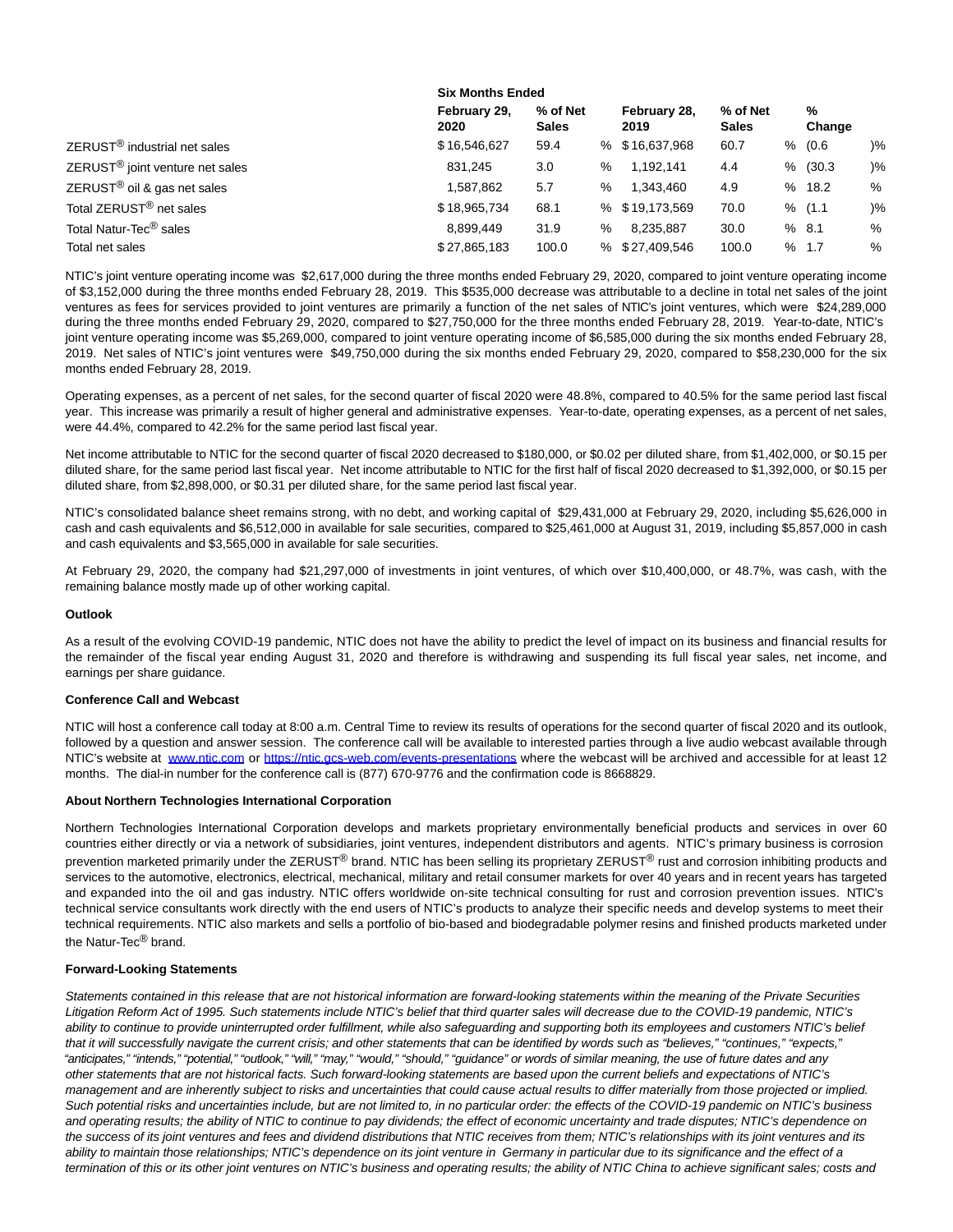expenses incurred by NTIC in connection with its ongoing litigation against its former Chinese joint venture partner; the effect of the United Kingdom's proposed exit from the European Union, economic slowdown and political unrest; risks associated with NTIC's international operations; exposure to fluctuations in foreign currency exchange rates and tariffs, including in particular the Euro compared to the U.S. dollar; the health of the U.S. and worldwide economies, including in particular the U.S. automotive industry; the level of growth in NTIC's markets; NTIC's investments in research and development efforts; acceptance of existing and new products; timing of NTIC's receipt of purchase orders under supply contracts; variability in sales to customers in the oil and gas industry and the effect on NTIC's quarterly financial results; increased competition; the costs and effects of complying with changes in tax, fiscal, government and other regulatory policies, including the new tax reform law, which could result in a write-down of our deferred tax assets, and rules relating to environmental, health and safety matters; pending and potential litigation; and NTIC's reliance on its intellectual property rights and the absence of infringement of the intellectual property rights of others. More detailed information on these and additional factors which could affect NTIC's operating and financial results is described in the company's filings with the Securities and Exchange Commission, including its most recent annual report on Form 10-K for the fiscal year ended August 31, 2019 and subsequent quarterly report on Form 10-Q. NTIC urges all interested parties to read these reports to gain a better understanding of the many business and other risks that the company faces. Additionally, NTIC undertakes no obligation to publicly release the results of any revisions to these forward-looking statements, which may be made to reflect events or circumstances occurring after the date hereof or to reflect the occurrence of unanticipated events.

### **NORTHERN TECHNOLOGIES INTERNATIONAL CORPORATION AND SUBSIDIARIES CONSOLIDATED BALANCE SHEETS AS OF FEBRUARY 29, 2020 (UNAUDITED) AND AUGUST 31, 2019 (AUDITED)**

|                                                                      | <b>February 29, 2020</b> | August 31, 2019 |
|----------------------------------------------------------------------|--------------------------|-----------------|
| <b>ASSETS</b>                                                        |                          |                 |
| <b>CURRENT ASSETS:</b>                                               |                          |                 |
| Cash and cash equivalents                                            | \$5,626,410              | \$5,856,758     |
| Available for sale securities                                        | 6,512,166                | 3,565,258       |
| Receivables:                                                         |                          |                 |
| Trade excluding joint ventures, less allowance for doubtful accounts |                          |                 |
| of \$65,000 at February 29, 2020 and August 31, 2019                 | 9,810,545                | 9,779,518       |
| Trade joint ventures                                                 | 539,175                  | 824,473         |
| Fees for services provided to joint ventures                         | 1,195,219                | 1,268,000       |
| Income taxes                                                         | 56,819                   | 457,018         |
| Inventories                                                          | 11,424,384               | 10,488,728      |
| Prepaid expenses                                                     | 949,893                  | 1,062,609       |
| Total current assets                                                 | 36,114,611               | 33,302,362      |
| PROPERTY AND EQUIPMENT, NET                                          | 7,227,524                | 7,358,159       |
| <b>OTHER ASSETS:</b>                                                 |                          |                 |
| Investments in joint ventures                                        | 21,297,202               | 24,207,339      |
| Deferred income taxes                                                | 1,694,499                | 1,634,258       |
| Patents and trademarks, net                                          | 930,132                  | 1,008,969       |
| Operating lease right of use asset                                   | 520,601                  |                 |
| Total other assets                                                   | 24,442,434               | 26,850,566      |
| Total assets                                                         | \$67,784,569             | \$67,511,087    |
| <b>LIABILITIES AND EQUITY</b>                                        |                          |                 |
| <b>CURRENT LIABILITIES:</b>                                          |                          |                 |
| Accounts payable                                                     | \$4,373,988              | \$4,505,531     |
| Income taxes payable                                                 | 3,169                    | 6,759           |
| Accrued liabilities:                                                 |                          |                 |
| Payroll and related benefits                                         | 1,259,122                | 1,857,971       |
| Other                                                                | 835,823                  | 1,471,532       |
| Current portion of operating lease                                   | 211,495                  | —               |
| <b>Total current liabilities</b>                                     | 6,683,597                | 7,841,793       |
| LONG-TERM LIABILITIES:                                               |                          |                 |
| Operating lease, less current portion                                | 309,106                  |                 |
| Total long-term liabilities                                          | 309,106                  |                 |
|                                                                      |                          |                 |

## COMMITMENTS AND CONTINGENCIES

## EQUITY:

Preferred stock, no par value; authorized 10,000 shares; none issued and outstanding Common stock, \$0.02 par value per share; authorized 15,000,000 shares as of February 29, 2020 and August 31, 2019; issued and outstanding 9,097,236 and 9,086,816, respectively 181,945 181,736 Additional paid-in capital 16,707,207 16,013,338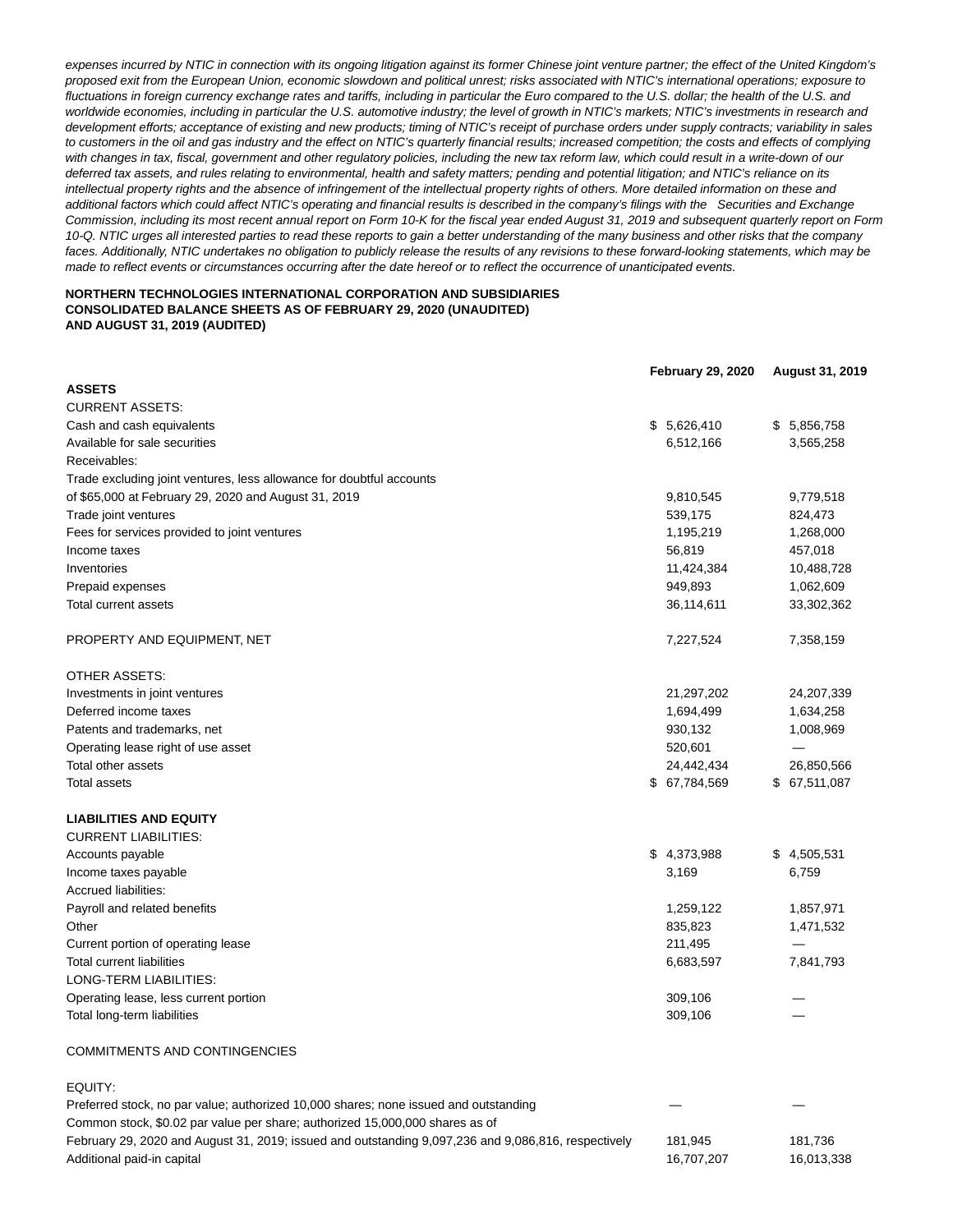| Retained earnings                    | 45.202.903    | 44.992.719    |
|--------------------------------------|---------------|---------------|
| Accumulated other comprehensive loss | (4,602,349)   | (4,593,178)   |
| Stockholders' equity                 | 57,489,706    | 56.594.615    |
| Non-controlling interests            | 3.302.160     | 3.074.679     |
| Total equity                         | 60,791,866    | 59,669,294    |
| Total liabilities and equity         | \$ 67,784,569 | \$ 67,511,087 |

\*Share and per share data have been adjusted for all periods presented to reflect the two-for-one stock split effective June 28, 2019.

#### **NORTHERN TECHNOLOGIES INTERNATIONAL CORPORATION AND SUBSIDIARIES CONSOLIDATED STATEMENTS OF OPERATIONS (UNAUDITED) FOR THE THREE AND SIX MONTHS ENDED FEBRUARY 29, 2020 AND FEBRUARY 28, 2019**

|                                                   | <b>Three Months Ended</b> |                      | <b>Six Months Ended</b> |                       |  |  |  |
|---------------------------------------------------|---------------------------|----------------------|-------------------------|-----------------------|--|--|--|
|                                                   | February 29,<br>2020      | February 28,<br>2019 | February 29,<br>2020    | February 28,<br>2019  |  |  |  |
| <b>NET SALES:</b>                                 |                           |                      |                         |                       |  |  |  |
| Net sales, excluding joint ventures               | \$12,988,153              | \$12,606,449         | \$27,033,937            | \$26,217,314          |  |  |  |
| Net sales, to joint ventures                      | 245,630                   | 708,955              | 831,246                 | 1,192,142             |  |  |  |
| Total net sales                                   | 13,233,783                | 13,315,404           | 27,865,183              | 27,409,456            |  |  |  |
| Cost of goods sold                                | 8,687,301                 | 9,284,099            | 18,492,385              | 18,745,236            |  |  |  |
| Gross profit                                      | 4,546,482                 | 4,031,305            | 9,372,798               | 8,664,220             |  |  |  |
| JOINT VENTURE OPERATIONS:                         |                           |                      |                         |                       |  |  |  |
| Equity in income from joint ventures              | 1,360,804                 | 1,715,216            | 2,654,794               | 3,719,378             |  |  |  |
| Fees for services provided to joint ventures      | 1,256,213                 | 1,436,774            | 2,614,538               | 2,865,209             |  |  |  |
| Total joint venture operations                    | 2,617,017                 | 3,151,990            | 5,269,332               | 6,584,587             |  |  |  |
| <b>OPERATING EXPENSES:</b>                        |                           |                      |                         |                       |  |  |  |
| Selling expenses                                  | 3,110,240                 | 2,505,081            | 5,997,532               | 5,316,175             |  |  |  |
| General and administrative expenses               | 2,345,113                 | 1,963,537            | 4,394,800               | 4,459,334             |  |  |  |
| Research and development expenses                 | 1,006,395                 | 927,537              | 1,968,036               | 1,799,694             |  |  |  |
| Total operating expenses                          | 6,461,748                 | 5,396,155            | 12,360,368              | 11,575,203            |  |  |  |
| <b>OPERATING INCOME</b>                           | 701,751                   | 1,787,140            | 2,281,762               | 3,673,604             |  |  |  |
| <b>INTEREST INCOME</b>                            | 55,042                    | 15,122               | 104,080                 | 27,909                |  |  |  |
| <b>INTEREST EXPENSE</b>                           | (9,377)                   | (3,835)              | (14, 821)               | (6, 192)<br>$\lambda$ |  |  |  |
| INCOME BEFORE INCOME TAX EXPENSE                  | 747,416                   | 1,798,427            | 2,371,021               | 3,695,321             |  |  |  |
| <b>INCOME TAX EXPENSE</b>                         | 463,594                   | 246,371              | 727,660                 | 502,074               |  |  |  |
| <b>NET INCOME</b>                                 | 283,822                   | 1,552,056            | 1,643,361               | 3,193,247             |  |  |  |
| NET INCOME ATTRIBUTABLE TO NON-                   |                           |                      |                         |                       |  |  |  |
| <b>CONTROLLING INTERESTS</b>                      | 103,988                   | 150,488              | 250,977                 | 294,620               |  |  |  |
| NET INCOME ATTRIBUTABLE TO NTIC                   | \$179,834                 | \$1,401,568          | \$1,392,384             | \$2,898,627           |  |  |  |
| NET INCOME ATTRIBUTABLE TO NTIC PER COMMON SHARE: |                           |                      |                         |                       |  |  |  |
| Basic                                             | \$0.02                    | \$0.16               | \$0.15                  | \$0.32                |  |  |  |
| <b>Diluted</b>                                    | \$0.02                    | \$0.15               | \$0.15                  | \$0.31                |  |  |  |
| <b>WEIGHTED AVERAGE COMMON SHARES</b>             |                           |                      |                         |                       |  |  |  |
| ASSUMED OUTSTANDING:                              |                           |                      |                         |                       |  |  |  |
| Basic                                             | 9,097,236                 | 9,084,354            | 9,095,604               | 9,084,350             |  |  |  |
| <b>Diluted</b>                                    | 9,461,727                 | 9,447,860            | 9,383,867               | 9,463,216             |  |  |  |
| CASH DIVIDENDS DECLARED PER COMMON SHARE          | \$0.065                   | \$0.06               | \$0.13                  | \$0.12                |  |  |  |

\*Share and per share data have been adjusted for all periods presented to reflect the two-for-one stock split effective June 28, 2019.